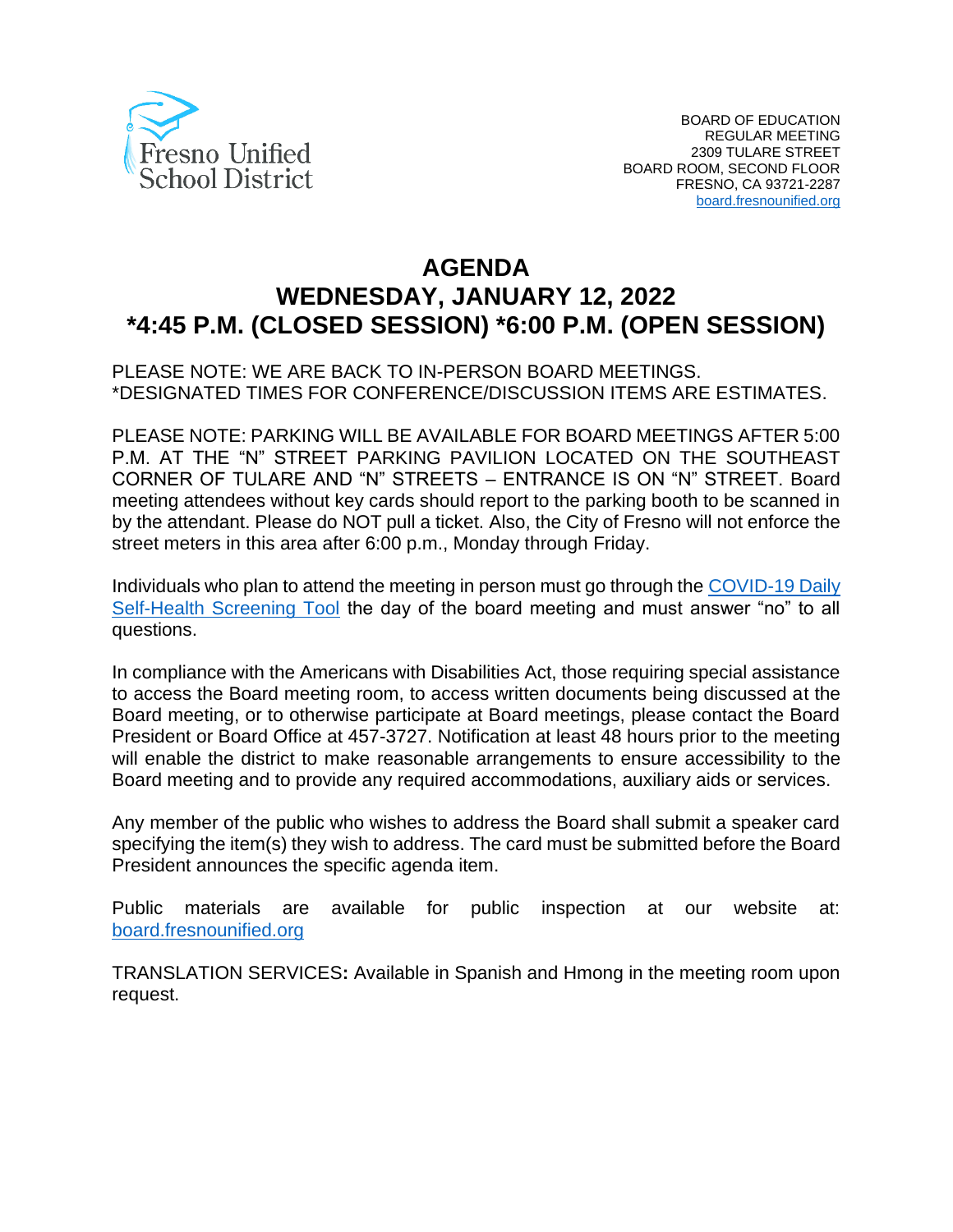### **\*4:45 P.M**.

**CALL** Meeting to Order **OPPORTUNITY** for Public Comment on Closed Session Agenda Items **RECESS** for Closed Session to discuss the following**:**

- 1. Student Expulsions Pursuant to Education Code Section 35146.
- 2. Conference with Labor Negotiator (Government Code Section 54957.6); FUSD Negotiator(s): Paul Idsvoog; Employee Organizations(s): FTA, CSEA, Chapter 125, CSEA, Chapter 143, SEIU, Local 521, FASTA/SEIU, Local 521/CTW, CLC, Fresno Unified Building & Construction Trades/FTA; International Association of Machinists and Aerospace Workers (IAMAW), Unrepresented Employees: All Management, Confidential, and Supervisory Employees.
	- a. Agency Designated Representative: Superintendent
		- Unrepresented Employees:
			- 1. Chief Human Resources/Labor Relations
			- 2. Chief Operations Officer
- 3. Public Employee Discipline/Dismissal/Release/Reassignment/Resignation.
- 4. Public Employment/Appointment (Government Code Section 54957).
- 5. Conference with Legal Counsel Anticipated/Pending/Threatened Litigation (Government Code Section 54956.9(d)(2)).
	- a. Alfred Hernandez v. Fresno Unified Workers' Compensation Fresno Unified Case No. WC20-0128-4692
- 6. Conference with Legal Counsel- Pending/Threatened Litigation (Government Code Section 54956.9(d)(4)).
	- a. Potential Case: One (1)
- 7. Conference with Legal Counsel Existing Litigation (Government Code Section 54956.9(d)(1)).
	- a. Potential Case: One (1)

**\*6:00 P.M., RECONVENE** and report action taken during Closed Session, if any.

### **PLEDGE OF ALLEGIANCE**

A staff member will lead the flag salute.

### **HEAR Report from Superintendent**

### **OPPORTUNITY for Public Comment on Consent Agenda Items**

**ALL CONSENT AGENDA** items are considered routine by the Board of Education and will be enacted by one motion. There will be no separate discussion of items unless a Board member so requests, in which event, the item(s) will be considered following approval of the Consent Agenda.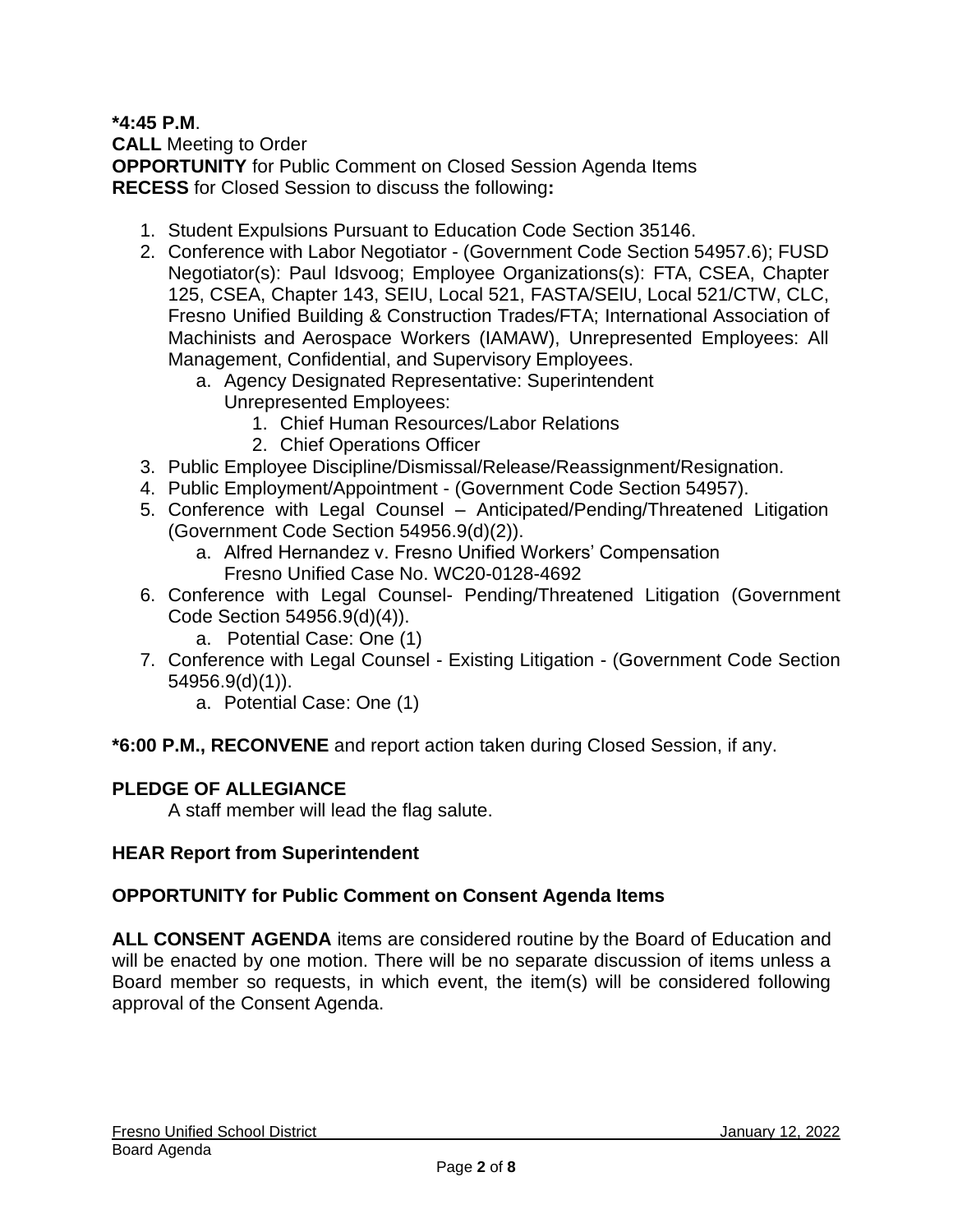### **A. CONSENT AGENDA**

### **A-1, APPROVE Personnel List**

Included in the Board binders is the Personnel List, Appendix A, as submitted. The Superintendent recommends approval. Fiscal impact: There is no fiscal impact to the district at this time. Contact person: Paul Idsvoog, telephone 457-3548.

#### **A-2, ADOPT Findings of Fact and Recommendations of District Administrative Board**

The Board of Education received and considered the Findings of Fact and Recommendations of District Administrative Panels resulting from hearings on expulsion and readmittance cases conducted during the period since the December 15, 2021 Regular Board Meeting. The Superintendent recommends adoption. Fiscal impact: There is no fiscal impact to the district at this time. Contact person: Kim Mecum, telephone 457-3731.

#### **A-3, ADOPT Resolution Endorsing Inclusive Education Practices for Every Student in Fresno Unified School District**

Included in the Board binders is a resolution endorsing inclusive school hallmark practices for every student in Fresno Unified School District. The Superintendent recommends adoption. Fiscal impact: There is no fiscal impact to the district at this time. Contact person: Kim Mecum, telephone 457-3731.

#### **A-4, APPROVE Minutes from Prior Meetings**

Included in the Board binders are the draft minutes for the November 03, and November 17, 2021 Regular Board Meetings. The Superintendent recommends approval. Fiscal impact: There is no fiscal impact to the district at this time. Contact person: Dr. Robert G. Nelson, telephone 457-3884.

#### **A-5, APPROVE Agreement with Camp Oakhurst**

Included in the Board binders is an agreement with Camp Oakhurst Outdoor School who provides sixth-grade students with the opportunity to gain hands-on science instruction, while building positive relationships with their peers, teachers, and adults. Camp Oakhurst is an existing site for middle school leadership camp and is a student favorite. The camp is located above Coarsegold, in the Sierra Nevada Forest, approximately an hour and a half from Fresno. The Superintendent recommends approval. Fiscal impact: Sufficient funds in the amount of \$275,000 are available in the Student Engagement budget. Contact person: Kim Mecum, telephone 457-3731.

#### **A-6, APPROVE Agreement with Professor & Lawyer Mark T. Harris**

Included in the Board binders is an agreement with Professor and Lawyer Mark T. Harris for the purpose of providing Social Justice Lecture Series sessions for district staff. Attendees will be provided with tools and strategies on how to bring conversations and issues of social justice into the classroom/school setting. In addition, they will receive in depth knowledge of how to provide students with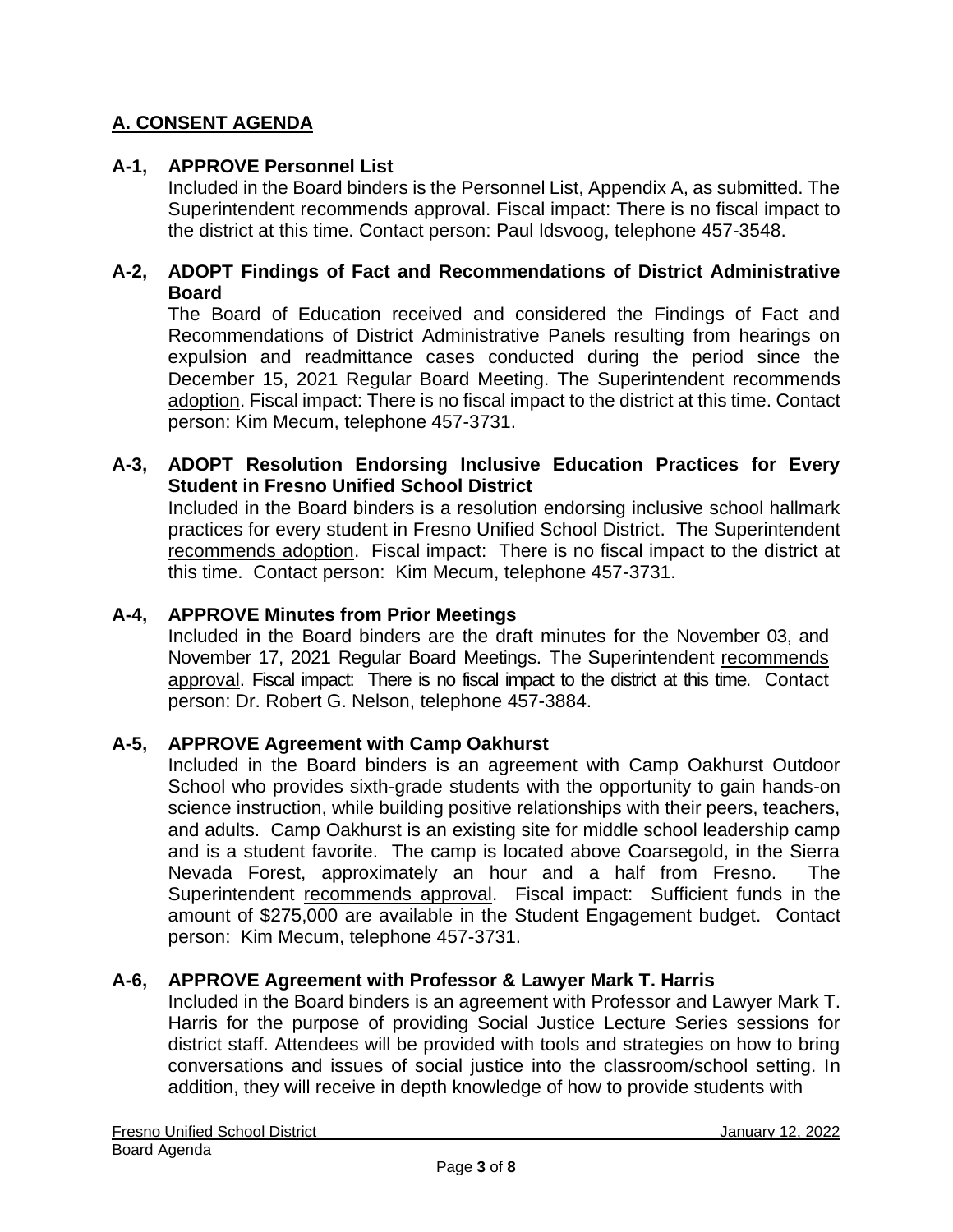#### **A. CONSENT AGENDA - continued**

valuable knowledge and experiences in critical thinking and respectful, meaningful conflict problem solving related to equality and fairness. The Superintendent recommends approval. Fiscal impact: Sufficient funds of \$17,500 are available in the Student Engagement budget. Contact person: Kim Mecum, telephone 457- 3731.

#### **A-7, APPROVE Agreement with Dr. Hueling Lee**

Included in the Board binders is an agreement with Dr. Hueling Lee to assist with the implementation of the criteria for the Seal of Civic Engagement. This agreement will provide consultation for leading Civic Advisory team meetings, creating a district-wide criterion aligned to the State criteria including a rubric, professional learning, and a communication plan for all educational partners. The Superintendent recommends approval. Fiscal impact: Sufficient funds in the amount of \$15,500 are available in the Curriculum, Instruction, and Professional Learning budget. Contact person: Kim Mecum, telephone 457-3137.

#### **A-8, APPROVE Agreement for External Audit Services**

At the direction of and in collaboration with the district's Audit Committee at their September 08, 2021 meeting, a renewal of the external auditing services agreement with Crowe LLP was approved for 2021/22 through 2025/26. After careful consideration and based on their superior qualifications, the Audit Committee approved a recommendation to the Board of Education that Crowe LLP be awarded the external audit services contract: a five-year contract ranging annually from \$205,000 to \$203,000.The Superintendent recommends approval. Fiscal impact: Sufficient funds have been budgeted and are available in the Unrestricted General Fund, Health Fund, and Bond Fund as appropriate. Anticipated expenditures from fiscal year 2021/22 are \$205,000. Contact person: Santino Danisi, telephone 457-6226.

#### **A-9, APPROVE Addendum to Service Agreement with Deaf and Hard of Hearing Service Center**

Included in the Board binders is an addendum with the Deaf and Hard of Hearing Service Center (DHHSC) in the amount of \$513,000. This addendum will provide additional signing instruction for students, parents and employees who are deaf and hard of hearing. This Addendum commences on January 13, 2022 and ends June 30, 2022. The Superintendent recommends approval. Fiscal impact: Sufficient funds in the amount of \$513,000 are available in the Special Education budget. Contact person: Kim Mecum, telephone 457-3731.

#### **A-10, APPROVE 2021/22 Fresno Unified Career Technical Education Advisory Committee Member List**

Included in the Board binders is a copy of the 2021/22 Career Technical Education (CTE) Advisory Committee Member List for Board review and approval. The governing board of each school district participating in a career technical education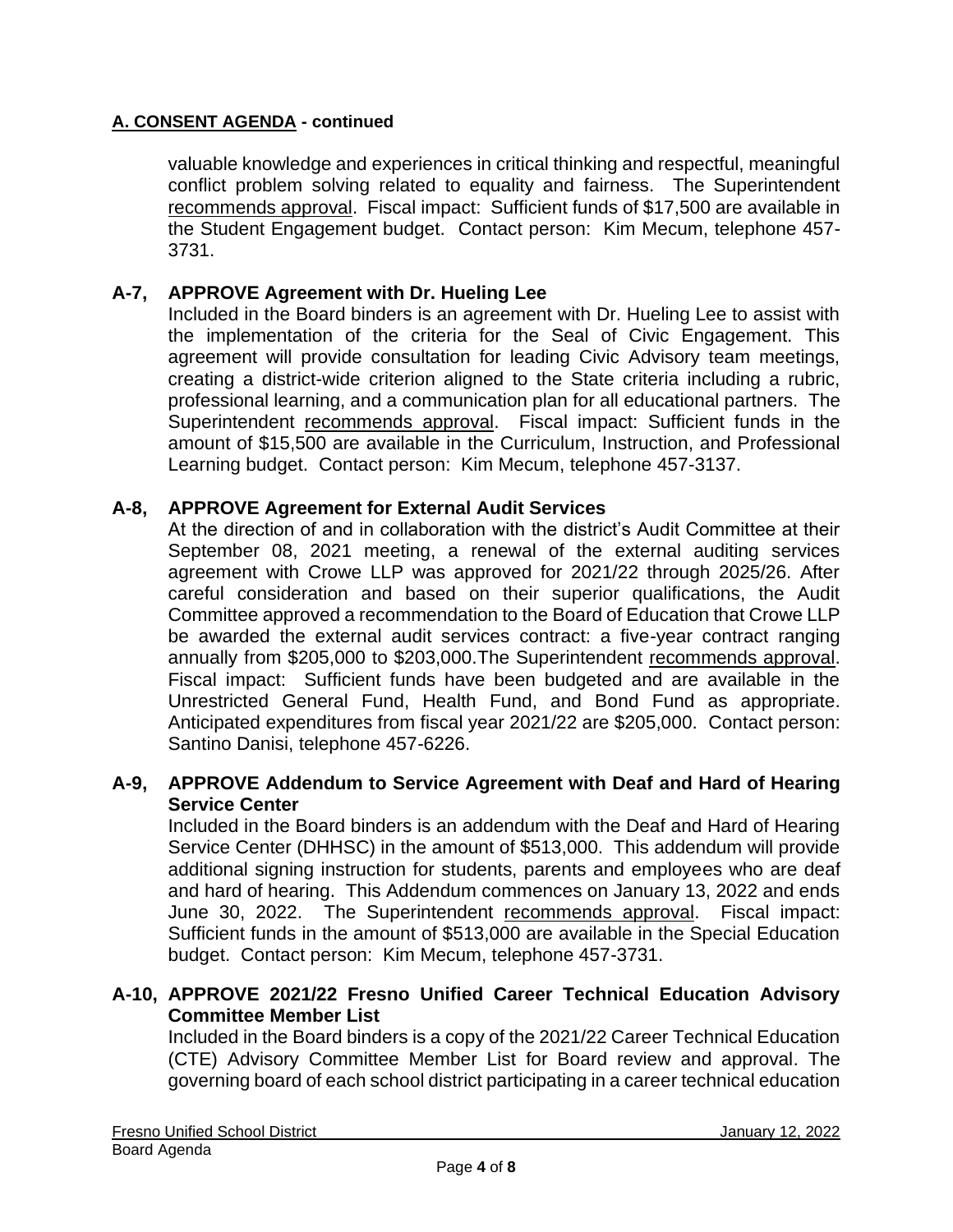### **A. CONSENT AGENDA - continued**

program shall appoint a career technical education advisory committee to develop recommendations on the program and to provide liaison between the district and potential employer (EC 8070). The CTE Advisory Committee includes representatives from kindergarten through grade twelve (Section 131 funded programs,) Adult Education (Section 132 funded programs,) and the business community. The Superintendent recommends approval. Fiscal impact: There is no fiscal impact to the district at this time. Contact person: Kim Mecum, telephone 457-3731.

#### **A-11, RATIFY Agreement with Education Behavior Consultants**

Included in the Board binders is an agreement with Education Behavior Consultants for six Registered Behavior Technicians (RBT) to provide direct support to elementary students identified as needing intensive Tier III behavior support. The RBT's will work in conjunction with the district's Behavior Intervention Specialists. The Superintendent recommends ratification. Fiscal impact: Sufficient funds in the amount of \$180,000 are available in the Prevention & Intervention budget. Contact person: Kim Mecum, telephone 457-3731.

#### **A-12, Ratify Change Orders**

Included in the Board binders is information on Change Orders for the following projects:

- Bid 20-49, Juan Felipe Herrera Elementary School, Change Order 5 presented for ratification \$299,339
- Bid 21-34, Ventura and 10th Business Campus Site and Tenant Improvements, Buildings C and D South Campus Site, Change Order 3 presented for ratification (credit) \$-946,603 Tenant Improvements, Change Order 3 presented for ratification \$667,427

The Superintendent recommends ratification. Fiscal impact: \$20,163 is available in the Measure X Fund for Bids 20-49 and 21-34. Contact person: Karin Temple, telephone 457-3134.

#### **A-13, RATIFY the Filing of Notices of Completion**

Included in the Board binders are Notices of Completion for the following projects, which have been completed according to plans and specifications.

- Bid 20-36 Section A, Hoover High School Shade Structure and Site **Improvements**
- Bid 20-36 Section B, Sunnyside High School Shade Structure and Site Improvements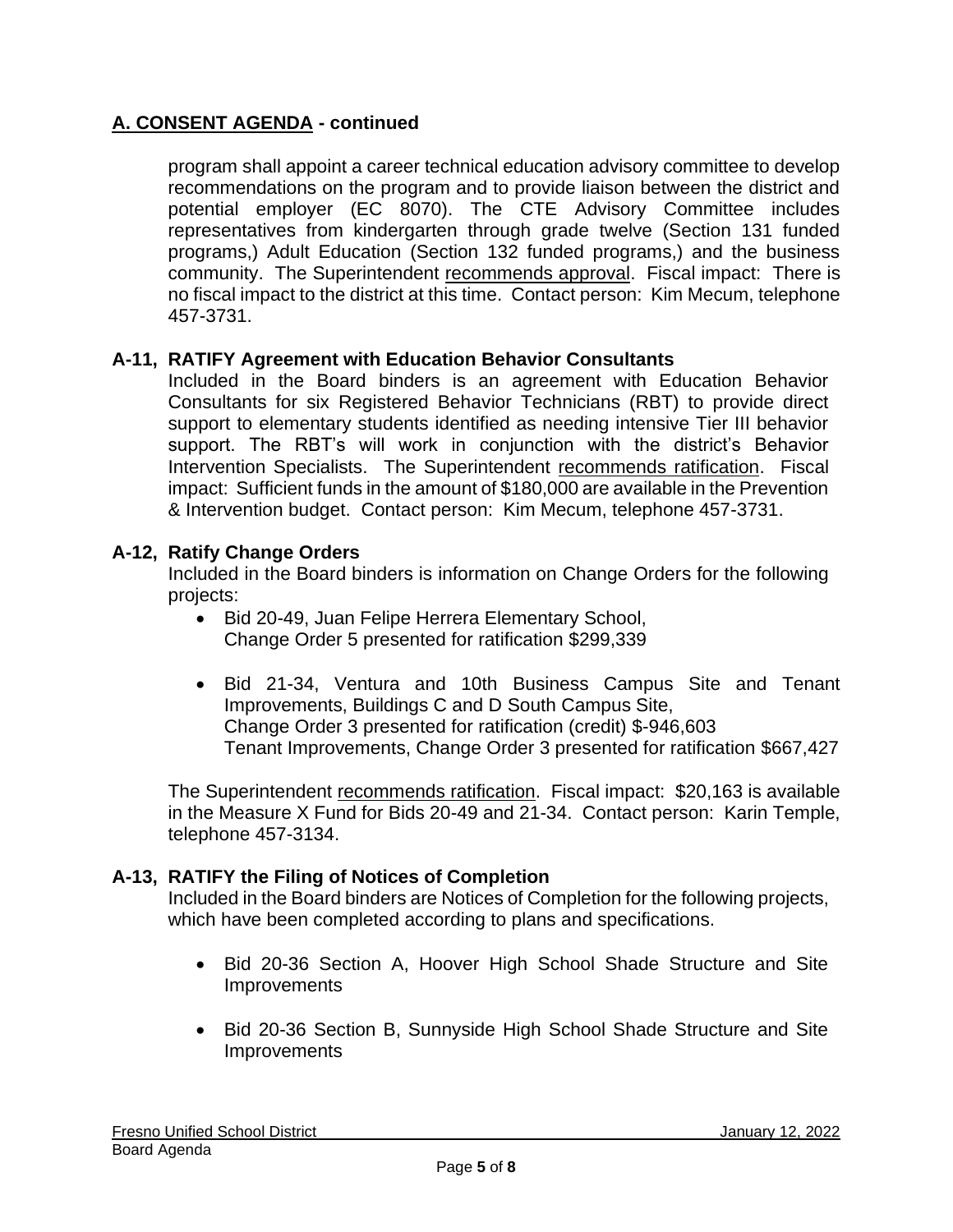### **A. CONSENT AGENDA - continued**

- Bid 21-04 McLane High School New CTE Digital Media Arts Lab and ROTC Classroom
- Bid 21-05, Hoover High School CTE Digital Media Arts Classroom **Improvements**
- Bid 21-47 Section A, Burroughs Elementary School Energy Management System Replacement

The Superintendent recommends ratification. Fiscal impact: Retention funds are released in accordance with contract terms and California statutes. Contact person: Karin Temple, telephone 457-3134.

**A-14, RATIFY Purchase Orders from October 01, 2021 through October 31, 2021** Included in the Board binders is information on purchase orders issued from October 01, 2021 through October 31, 2021. For the reported dates, no purchase orders are identified that may present a potential conflict of interest for an individual Board member. Please be advised that pursuant to Board Bylaw 9270, each individual Board member has a continuing duty to disclose and abstain from voting on any item where the potential for a conflict of interest exists. The Superintendent recommends ratification. Fiscal impact: Funding is noted on the attached pages. Contact person: Karin Temple, telephone 457-3134.

#### **END OF CONSENT AGENDA (ROLL CALL VOTE)**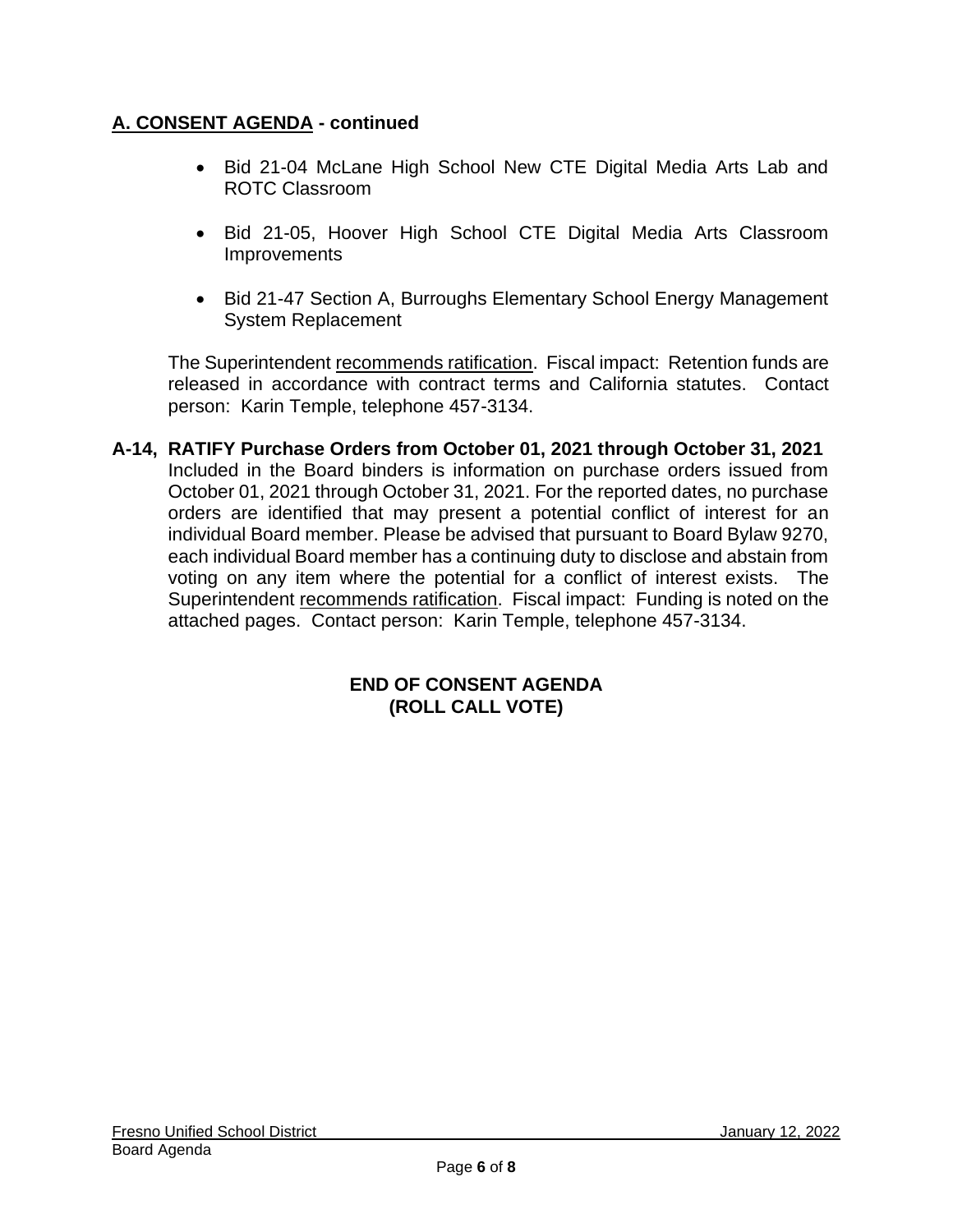### **UNSCHEDULED ORAL COMMUNICATIONS**

Individuals who wish to address the Board on topics within the Board's subject matter jurisdiction, but **not** listed on this agenda may do so at this time. If you wish to address the Board on a specific item that is listed on the agenda, you should do so when that specific item is called. Individuals shall submit a speaker card specifying the topic they wish to address. The card must be submitted before the Board President announces unscheduled oral communications.

While time limitations are at the discretion of the Board President, generally members of the public will be limited to a maximum of three (3) minutes per speaker for a total of thirty (30) minutes of public comment as designated on this agenda. Any individual who has not had an opportunity to address the Board during this initial thirty (30) minute period may do so at the end of the meeting after the Board has addressed all remaining items on this agenda. Without taking action and only as expressly permitted by Board Bylaw 9323, Board members may ask questions, make brief announcements, or provide a brief response to statements presented by the public about topics raised in unscheduled oral communications. Board members must be recognized by the President in order to speak and will generally be limited to no more than one (1) minute each for this purpose. The Board President shall have the discretion to further limit Board members' opportunity to speak on topics raised in unscheduled oral communications to ensure the orderly and efficient conduct of district business.

Members of the public with questions on school district issues may submit them in writing. The Board will automatically refer to the Superintendent any formal requests that are brought before them at this time. The appropriate staff member will furnish answers to questions.

## **B. CONFERENCE/DISCUSSION AGENDA**

### **\*6:30 P.M.**

**B-15, HOLD Public Hearing Regarding the Redistricting of Trustee Areas within Fresno Unified and ADOPT Proposed Trustee Area Map**

The purpose of the public hearing is to continue discussing the redistricting of Trustee Areas within Fresno Unified School District and receive public input and testimony regarding appropriate criteria and boundary revisions to the proposed six (6) draft maps. At the conclusion of the hearing, the Board expects to take action and adopt a trustee area plan. The Board President recommends adoption. Fiscal impact: There is no fiscal impact to the district at this time. Contact person: David Chavez, telephone 457-3566.